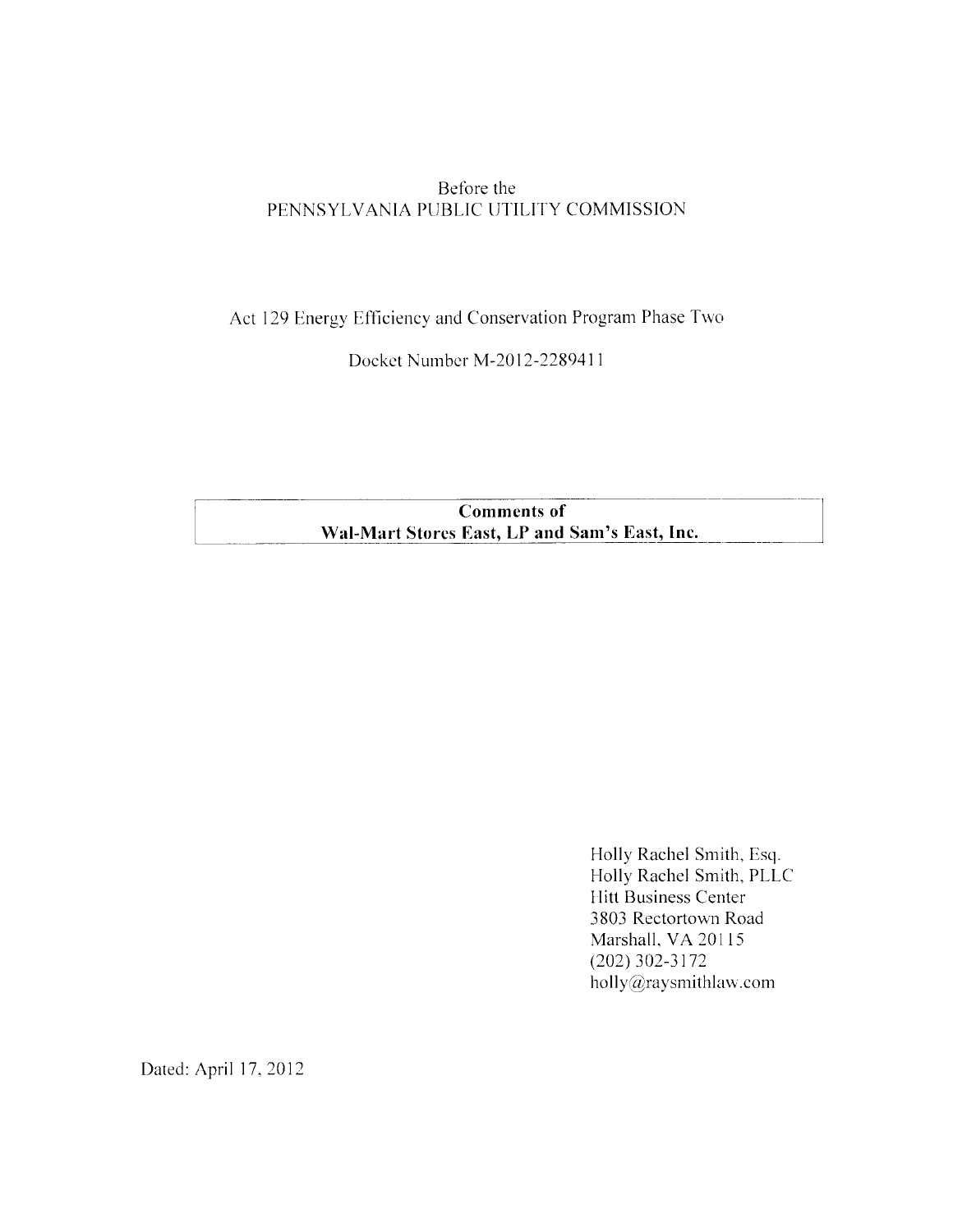### L. Introduction

Wal-Mart Stores East, LP and Sam's East, Inc. (collectively, "Walmart") submits these comments in response to the Secretary Letter issued by the Pennsylvania Public Utility Commission (the "Commission") in this proceeding on March 1, 2012. Pursuant to the ordering paragraphs, the Commission requested comments on a number of important topics that will be instrumental in designing and implementing any future phase of the Energy Efficiency and Conservation ("EE&C") Programs under Act 129.

Walmart is a national retailer with 158 facilities in the Commonwealth of Pennsylvania. These facilities include Walmart Supercenters, Discount Stores, Sam's Clubs, distribution centers and gas stations. In addition to being one of the largest electric utility customers in Pennsylvania, consuming over 630 million kWh annually, Walmart is a leader in energy efficiency and deployment of demand side management ("DSM") technology. Walmart has installed and continues to install demand side management technology in its facilities. These measures include: a centrally controlled energy management system, advanced metering systems (installed in approximately 1,355 United States facilities (including approximately 146 one minute interval data meters in Pennsylvania) and an additional 375 advanced meters in United Kingdom facilities); daylight harvesting; highly efficient HVAC; white membrane roofs; heat reclamation from refrigeration equipment; T8 and LED lighting; and indirect evaporative cooling and radiant flooring. Currently Walmart participates in more than 15 demand response programs, through both utilities and RTO/ISOs, nationwide. Additionally, Walmart invests in solar and other renewable energy technologies. All of these efforts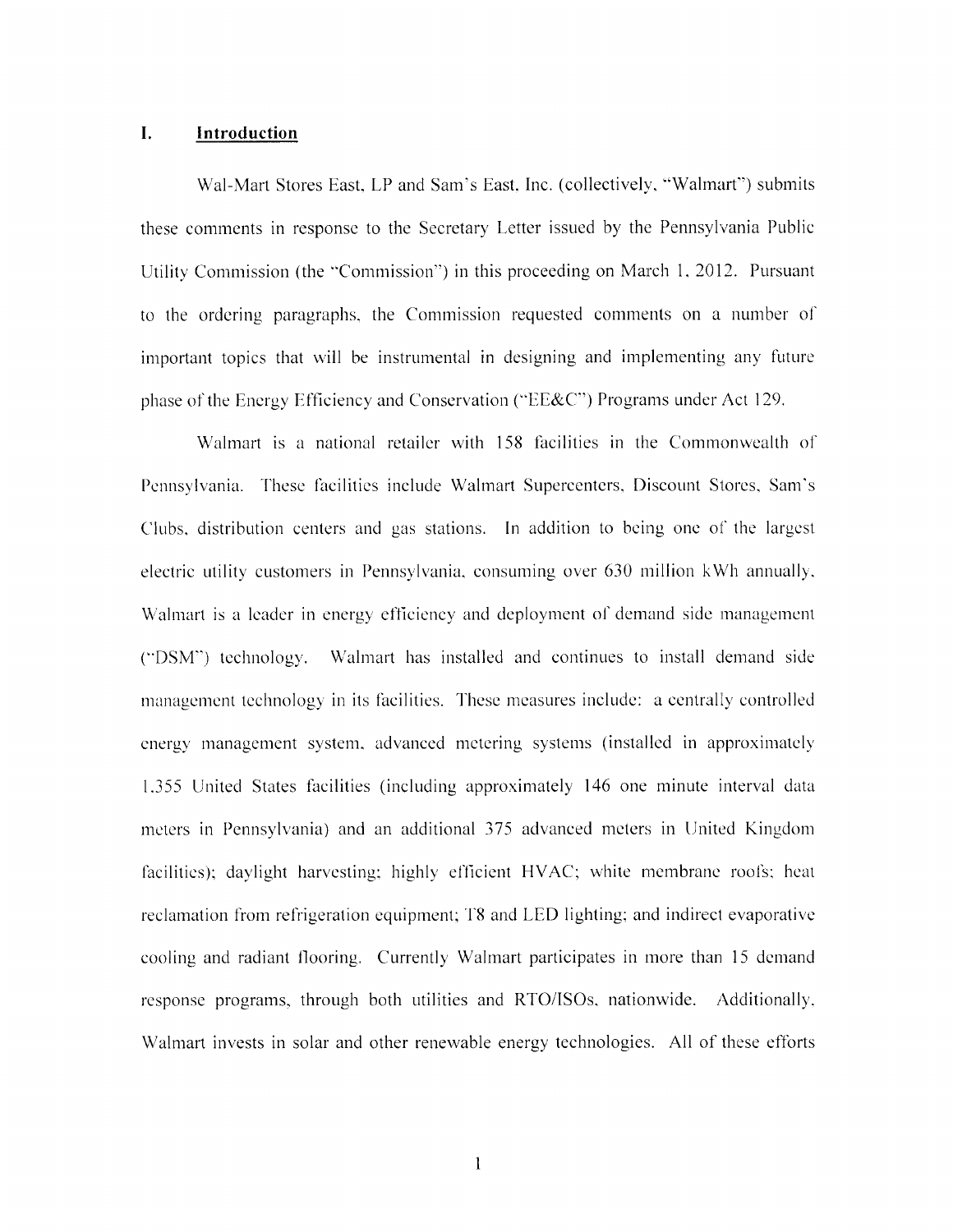evidence that while Walmart is a large energy user, it is heavily focused on energy conservation and load reduction.

Walmart commends the Commission for commencing this proceeding to look to the future of the additional benefits that may be gained through a second phase of the Act 129 EE&C programs. The EE&C provisions of Act 129 have significantly contributed towards the achievement of energy efficiency and conservation goals despite the economic downturn. This Phase Two proceeding is especially important given the need to ensure that utility-sponsored EE&C programs cost-effectively meet energy efficiency and conservation goals and provide consumers the most benefit for the money they pay into the program through rates. As a large commercial customer in Pennsylvania that has heavily invested in energy efficiency technology, Walmart preliminarily responds to a select number of issues identified for comment in the Secretary Letter. Walmart is looking forward to the release of the two Statewide Evaluator studies, and notes its review of the studies and other stakeholder comments in response to the Secretary Letter may necessitate further comment.

#### $II.$ **COMMENTS OF WALMART**

Demand Response Should Be a Planned Component of Any Phase Two  $\Lambda$ . (Secretary Letter Issue No. 3)

The Commission is considering contingency plans for the inclusion or exclusion of a demand response program component in any next  $EE&C$  Program. This is because the one-year demand response program will run this summer and the results of the Statewide Evaluator's study of the current peak demand program will not be available until after the summer of 2012. Walmart recommends that the Commission, at this early stage, should plan for a demand response program component in any next EE&C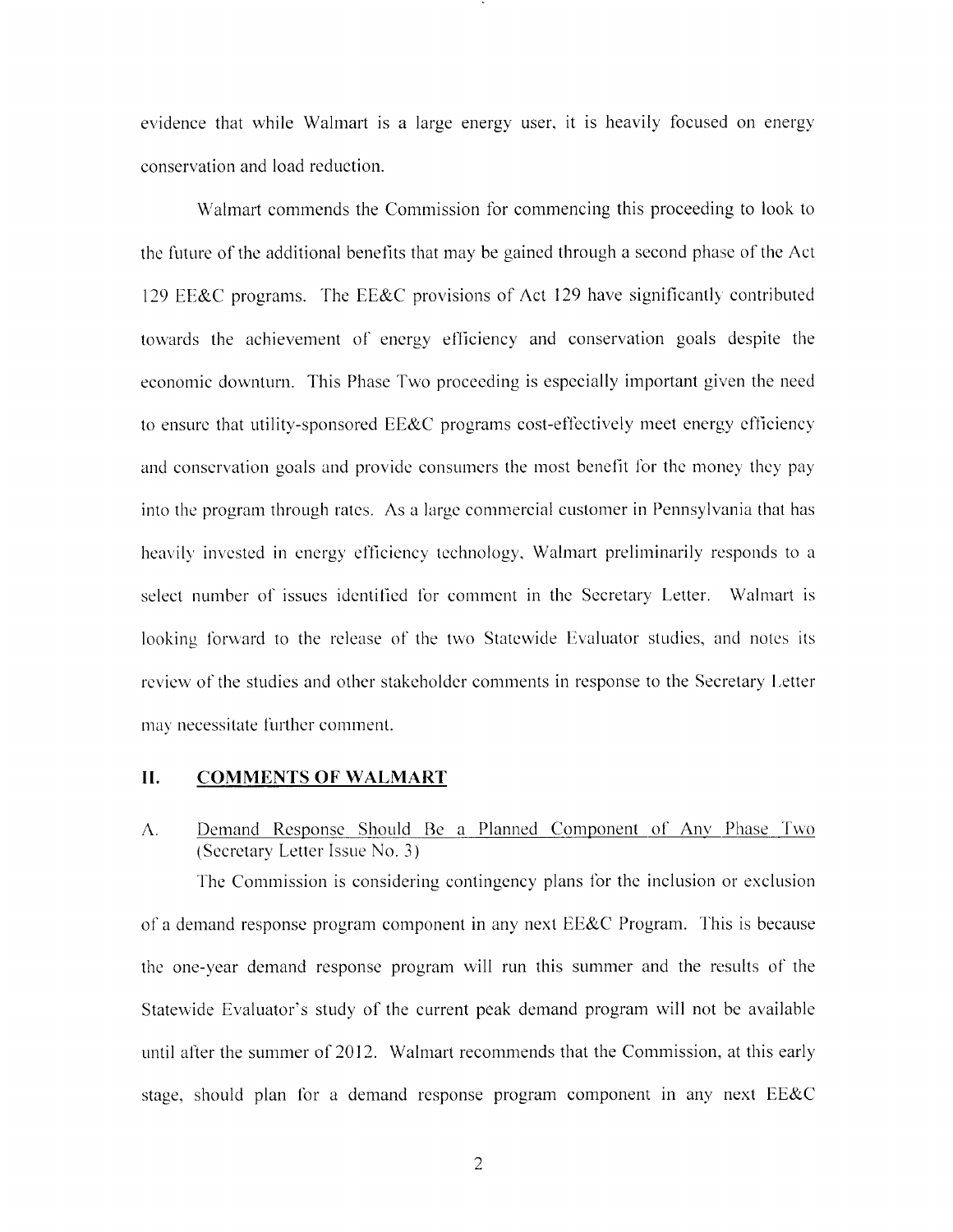program. Demand Response is a very important tool in the chest for reducing GHGs that has a reach to a subset customers that may not qualify for any of the other EE&C offerings. Demand Response participation requires individual customer investments that are of a different nature than the investment required for EE measures such as a lighting retro-fit. The systems required for Demand Response, for some customers, may not be the type of equipment that would be required in the ordinary course of business.

With regard to any concern moving ahead to ensure continuous availability of EDC Demand Response programs prior to the release of the study, the study could be used as a basis to make further improvements to the demand response programs that are to be included in Phase Two. As was articulated at the March 16 Stakeholder Workshop, stakeholders active in Demand Response are confident that the study will justify program continuation. Second, should the study results be inconsistent with the decision to include demand response in any continued Act 129 EE&C Program suite, the Commission may re-evaluate this decision at such time.

# The Commission Should Adopt a Longer Rather than Shorter Second EE&C  $B.$ Program (Secretary Letter Issue 2)

For planning purposes, the Commission must determine the number of years that a second EE&C Program should run. As a customer investing heavily in energy efficiency measures in its facilities, Walmart supports a longer (up to 5 years), rather than shorter, implementation period for any Phase Two suite of EE&C Programs under Act 129. This is due to the lead time required for customer participation in EDC specific EE&C program offerings, which involve customer education, evaluation and implementation. Such an approach reduces administrative costs and offers a greater opportunity for full utilization of EDC EE&C program offerings. A longer program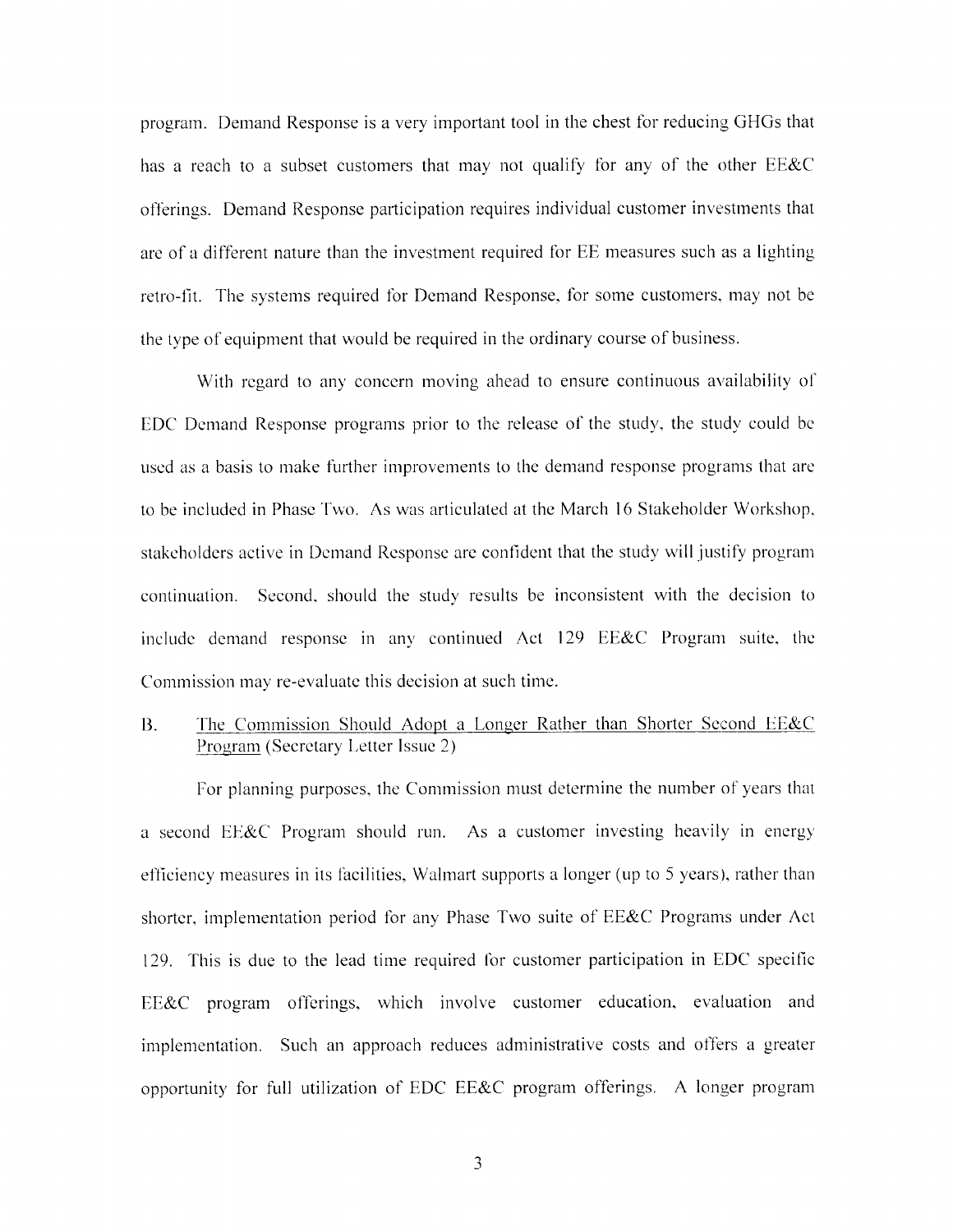period would not necessarily eliminate the ability for interim adjustments to individual program guidelines through the existing process.

If EDCs Achieve More Than the Statutory Phase One EE Goal are to Receive  $C_{\cdot}$ Credit Towards any Phase Two Goal, Customers Should be Reciprocally Treated (Secretary Letter Issue  $(7)(a)$ )

Walmart does not oppose the concept of allowing an EDC that has exceeded its Phase One EE Program Goal to receive an equivalent credit towards any incremental Second Target that may result from this proceeding. This would encourage EDCs to continue offering programs without a blackout period which could likely chill continued customer energy efficiency investments. However, if this option is pursued, customers should be reciprocally treated: during any Phase Two, the EDCs should be required to rebate in Phase Two those Phase One "waitlisted" customers. Phase One waitlisted customers are those customers who timely complied with EDC Act 129 EDC program requirements during Phase One but were never rebated due to either "early EE goal attainment" or early exhaustion of Act 129 EE&C funding.

Additional Opportunities for Comment Would be Beneficial to the Successful D. Development of any Phase Two (Secretary Letter Issue 1).

A lot can be learned from the Phase One implementation of the Act 129 EE&C Walmart recommends that this proceeding schedule include a reply programs. opportunity to the comments filed in response to the Secretary Letter. Also, Walmart recommends an additional comment cycle on key issues decided in Phase One, such as a review of the process through which recommendations can be made for the employment of additional consumption reduction measures.